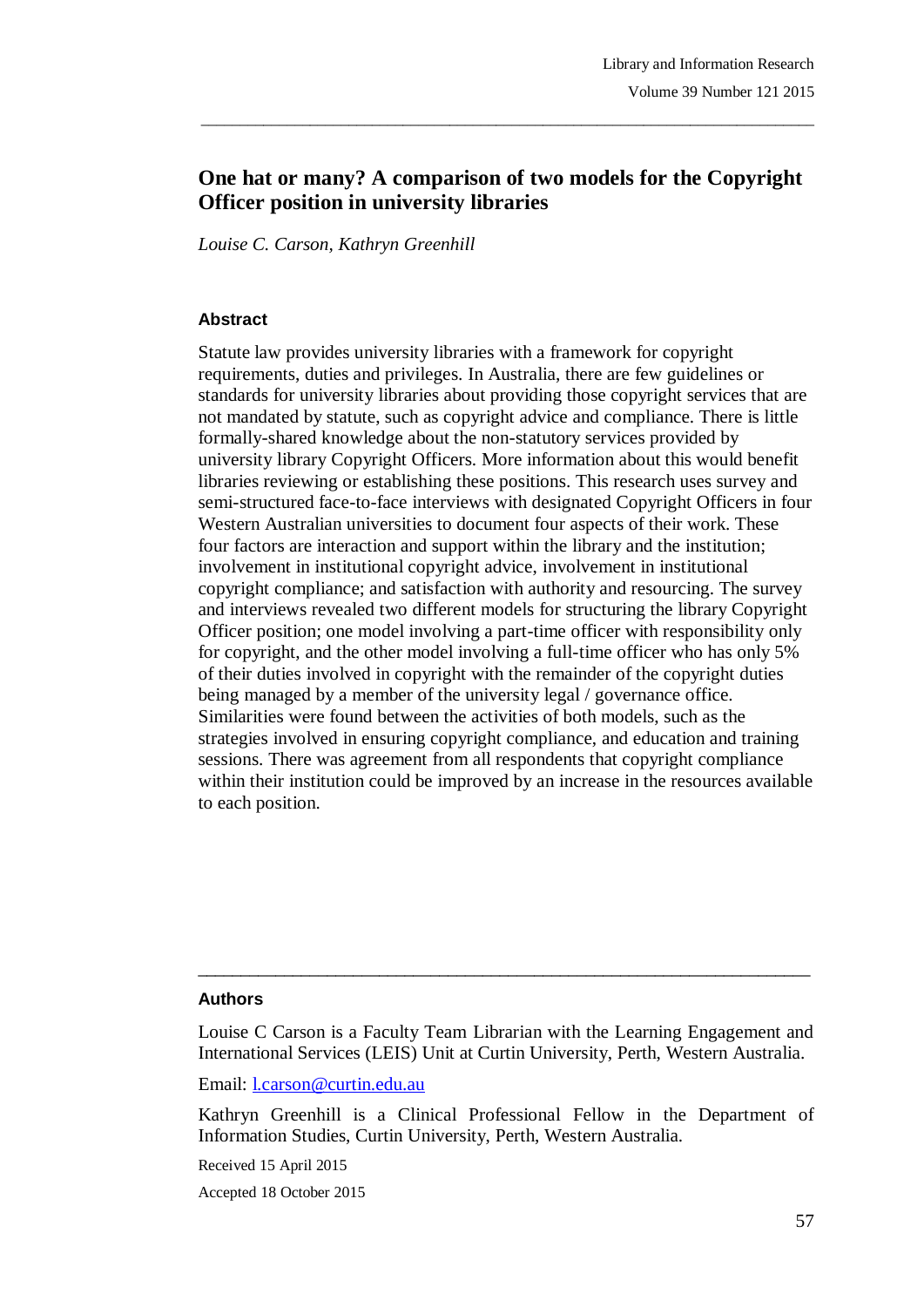## **1 Introduction**

University libraries provide copyright advice, and have an important role in copyright compliance, for their parent institutions. These tasks can vary from library-specific matters, such as copyright compliance in document delivery, to university-wide concerns such as advising academic staff about licensing contracts with publishers or auditing the Virtual Learning Environment (VLE) for copyright violations by academic staff and students. Library staff are seen by university faculty and students as copyright experts (Moynihan, Geoghegan and Green, 2005) despite the fact that for many this role is often secondary to their other duties (Lean and Young, 2002).

\_\_\_\_\_\_\_\_\_\_\_\_\_\_\_\_\_\_\_\_\_\_\_\_\_\_\_\_\_\_\_\_\_\_\_\_\_\_\_\_\_\_\_\_\_\_\_\_\_\_\_\_\_\_\_\_\_\_\_\_\_\_\_\_\_\_\_\_\_\_\_\_\_\_\_\_\_\_\_

The focus of this research is on the duties, methods and opinions of university library Copyright Officers, through comparative analysis of this role in the four publicly-funded university libraries in Western Australia. The findings of this research provide a portrait of the activities, support and resourcing for Copyright Officers in a small sample of university libraries, contextualised within an international perspective in the literature review. This will be useful to staff in academic libraries who are reviewing or establishing Copyright Officer positions.

This article outlines a subset of findings from research that was undertaken as part of a larger Masters research project with the aims of:

- A. comparing library involvement in copyright compliance and advice in four Western Australian Universities;
- B. exploring reasons for differing approaches between the libraries;
- C. determining suggested improvements to library provision of advice and compliance regarding copyright, recommended by staff filling the library "Copyright Officer" or equivalent position.

A single aspect of the findings is the focus of this article. Through survey and interview it emerged that there were two distinct staffing models, each one being applied in two of the libraries examined. This paper extends existing disciplinary literature by examining different resourcing and activities for these two distinct staffing models for university library Copyright Officers and identifies issues for further enquiry. As these two models were not anticipated in the original research design, questions were not asked about the specific models in surveys or interviews. The contrast between these models has been drawn by the researchers on analysis of survey and interviews.

The term "Copyright Officer" has been used throughout this study to refer to the library officer with the most responsibility for copyright compliance and advice – regardless of the respondent's actual position title  $-$  to ensure anonymity within the small population sample. Similarly the gendered pronoun "she" is used to refer to all officers to avoid identifying participants by gender.

The copyright framework for libraries in Australia is similar to that in many countries. Libraries are named specifically in the relevant legislation (chiefly the *Copyright Act 1968* (Commonwealth of Australia, 1968) as having certain rights, obligations and privileges that are not afforded to individuals or to other institutions. As in other jurisdictions, these provisions can be a little divorced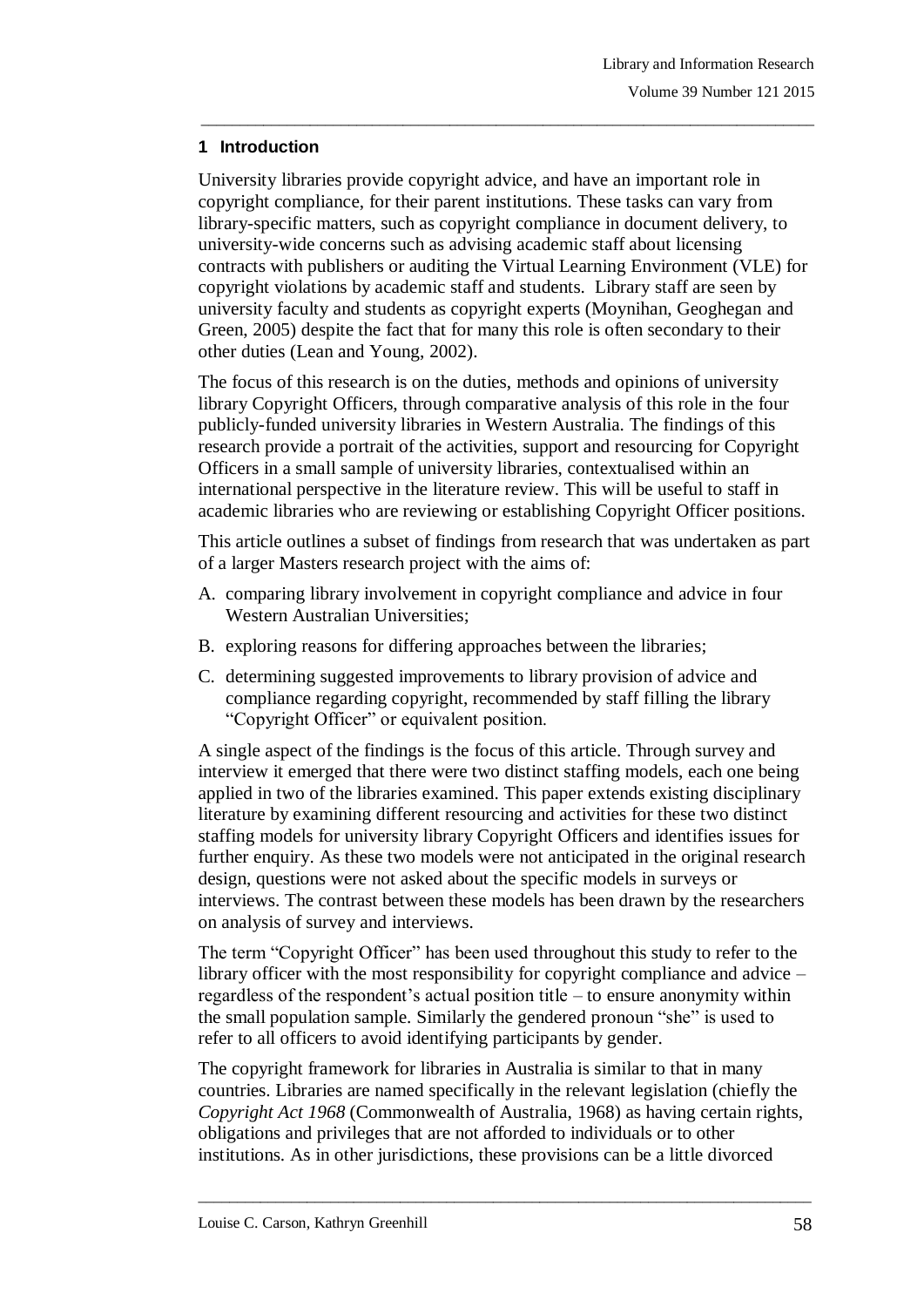from the actual real-life environment in which libraries and their users create and consume intellectual content. For example, Australian libraries have the ability under s51A to make a preservation copy of a work, but only once the work has been "damaged, deteriorated, lost or stolen", and not before. Other key provisions in Australian legislation refer to "document supply for research and study" (ss49 and 50) plus amendments in 2006 that added rather unclear and generally untested "flexible dealing" provisions (s200AB). These statutory obligations that specifically name the library will not be further considered here, instead the focus will be on compliance and advice efforts aimed at fulfilling other institutional copyright obligations.

\_\_\_\_\_\_\_\_\_\_\_\_\_\_\_\_\_\_\_\_\_\_\_\_\_\_\_\_\_\_\_\_\_\_\_\_\_\_\_\_\_\_\_\_\_\_\_\_\_\_\_\_\_\_\_\_\_\_\_\_\_\_\_\_\_\_\_\_\_\_\_\_\_\_\_\_\_\_\_

In this work, the term "compliance" is used to indicate actions designed to ensure that institutional copyright obligations are being carried out. "Advice" covers efforts involving education, publication and one-to-one communication about institutional copyright obligations.

## **2 Literature review**

Much of the reported involvement of library officers and institutional copyright obligations veers toward providing advice in the form of training faculty, staff and administrators in copyright matters (Kozumplik and Kreutziger, 2010) or writing new procedures (Findlay, 1994). Ensuring compliance with copyright provisions falls within a range of tasks that may be as straightforward as ensuring relevant copyright notices are displayed prominently near copying machines (Speight and Darroch, 2012; Australian Copyright Council, 2014), through to conducting intensive and targeted training for students, faculty and staff (Secker and Bell, 2010).

Several articles focus on one specific aspect of the provision of copyright advice; the fear librarians have of being held accountable for patrons acting on incorrect advice. Oppenheim and Woodward (2004) found fear among UK librarians that the provision of copyright advice ultimately led to the librarian being accused of authorising an infringement. Hickey (2011, 10), argued that due to the complex and legal ramifications of copyright laws, librarians are hesitant to answer copyright questions in case they are seen as "practicing law without a license".

A number of authors have suggested methods librarians can use to mitigate the real or feared risks involved in libraries providing even basic copyright advice. Oppenheim and Woodward (2004) found that for about half of the library staff surveyed, the fear regarding authorising infringement was somewhat allayed by the fact that they could turn to external sources of legal advice. Graveline (2011) advocates the use of disclaimers to avoid any suggestion that any advice given is in the form of legal advice.

Keeping informed about copyright matters and networking with those in similar positions is one way that Copyright Officers can be more confident about the accuracy of the information they provide. Cooke *et al*. (2011) and Oppenheim and Woodward (2004) make reference to the listserv LIS-Copyseek as a source of information on academic copyright matters for UK practitioners. Similar listservs are available to Australian copyright librarians: for example Copy-Lib is a discussion list "dealing with copyright law and licensing issues facing Australian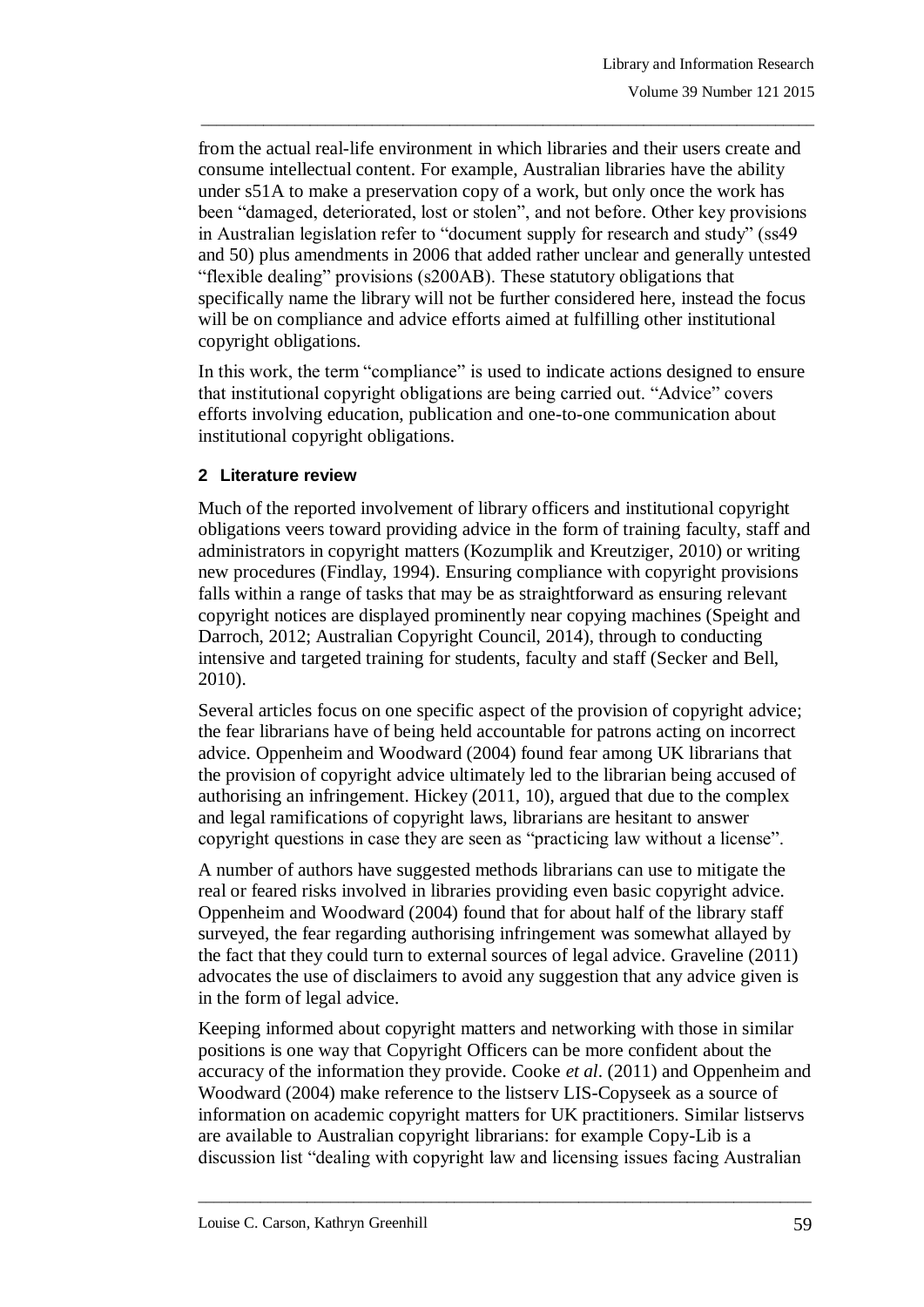libraries and information services" (National Library of Australia, n.d.) There are also numerous Twitter feeds by organisations involved in copyright matters in Australia, for example @ADGCopyright, @CopyrightAgency, @CopyrightLaw, @CREATe, @AusCopyright and @Aus\_Digital (Twitter, 2015).

\_\_\_\_\_\_\_\_\_\_\_\_\_\_\_\_\_\_\_\_\_\_\_\_\_\_\_\_\_\_\_\_\_\_\_\_\_\_\_\_\_\_\_\_\_\_\_\_\_\_\_\_\_\_\_\_\_\_\_\_\_\_\_\_\_\_\_\_\_\_\_\_\_\_\_\_\_\_\_

Although many organisations providing advice and information via online listservs and Twitter accounts are not library-based, in universities copyright compliance and advice is often provided by a Copyright Officer based in the library. In a study involving university library understanding of US copyright policies and fair use laws, Gould, Lipinski and Buchanan (2005) discovered that in 56% of the respondents' libraries ( $n=78$ ) the copyright go-to person was a librarian. The remaining 44% held non-library positions such as the University attorney or the copyright committee chairperson.

The position description of a Copyright Officer is discussed by Ritchie (2006), Albitz (2013), and Lean and Young (2002) and Ritchie (2006) outline the duties and responsibilities of their own Copyright Officer positions. These include administration of copyright licences, advice on use of copyrighted materials, provision of staff development training, attendance at faculty meetings, and the production of information literature – in addition to the more traditional role of an academic librarian. Albitz (2013, 432) surmised that "offering guidance on use of copyrighted content in courses and publications was the most frequently noted activity".

Research conducted by Albitz (2013) examined the role of the library Copyright Officer in 11 member institutions of the Consortium on Institutional Cooperation in the USA. While Albitz does not specify the employment model of the Copyright Officers interviewed for her study she notes that:

*...this sample was chosen because all of these universities have the monetary and staff resources to dedicate someone to the job of copyright management.* 

#### (Albitz, 2013, 431)

Albitz sought to determine whether a Copyright Officer placed in the academic library was more effective and/or had more authority than a Copyright Officer situated elsewhere in the institution. The research also investigated whether a Copyright Officer who holds a legal qualification (in this case a Juris Doctorate) had an increased level of authority. Albitz (2013, 435) found that while the organisational placement of the Copyright Officer within the library had an important and positive impact on the effectiveness of this position, a Copyright Officer with a legal qualification "is the most important component to building a copyright program that will be respected".

Kawooya, Veverka and Lipinski (2015), who studied the trends in advertising for the position of an academic Copyright Librarian, found that only 16 of the 2,799 job ads in their dataset mentioned copyright in the job description title. They also noted that the American Library Association (ALA) "specifically identifies copyright as one of the "legal frameworks" graduates from ALA-accredited programs should know and apply" (Kawooya, Veverka and Lipinski, 2015, 342). The *Core Knowledge, Skills and Attributes* policy of the Australia Library and Information Association (ALIA) (2014) does not include a "copyright"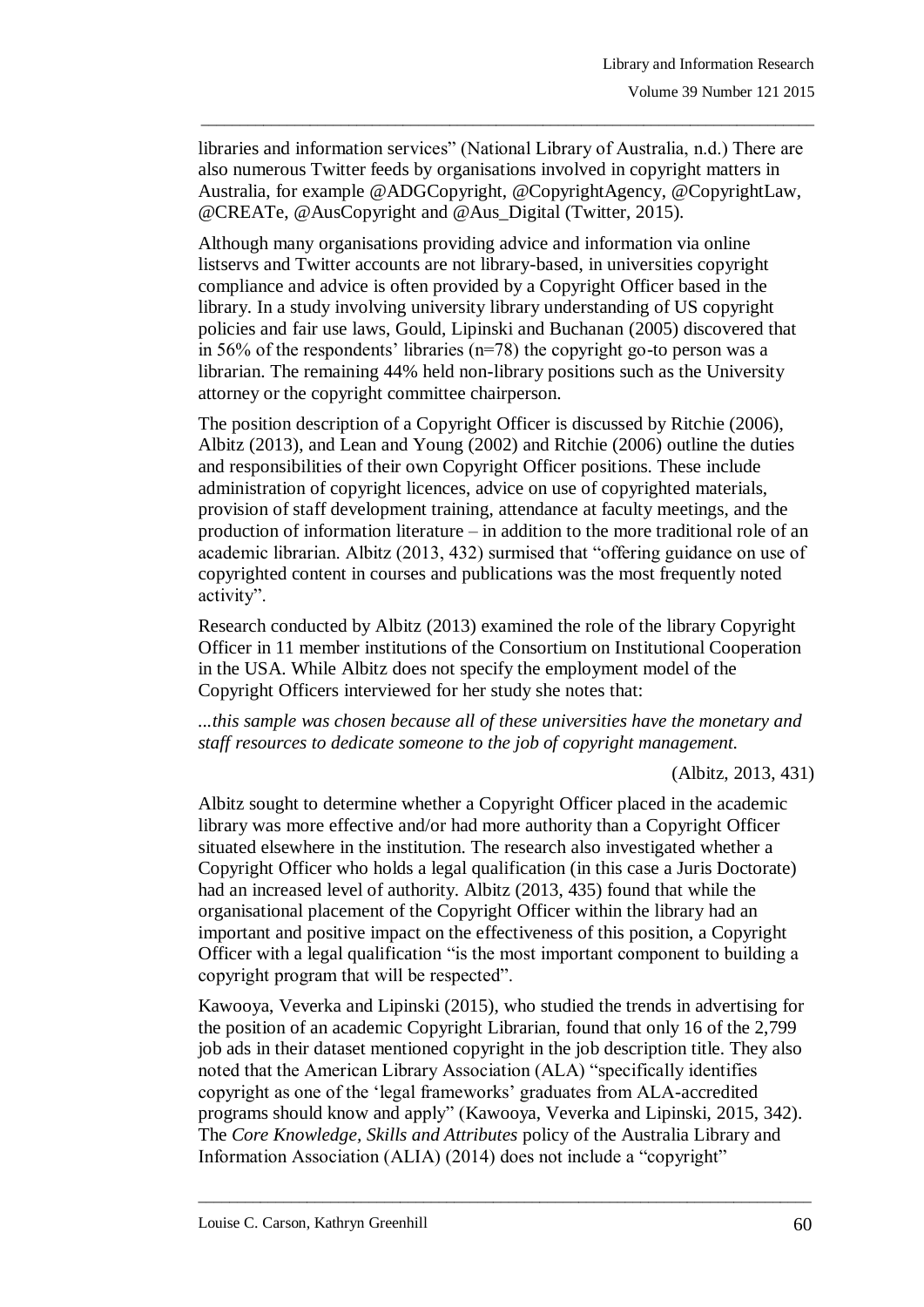requirement for course accreditation in Australia, however it does make mention of "ethical, legal and policy issues that are relevant to the sector". In the United Kingdom, CILIP (2014) include "information governance and compliance" in their list of professional expertise and generic skills.

\_\_\_\_\_\_\_\_\_\_\_\_\_\_\_\_\_\_\_\_\_\_\_\_\_\_\_\_\_\_\_\_\_\_\_\_\_\_\_\_\_\_\_\_\_\_\_\_\_\_\_\_\_\_\_\_\_\_\_\_\_\_\_\_\_\_\_\_\_\_\_\_\_\_\_\_\_\_\_

While the role of Copyright Officer is often undertaken by various library staff who also fulfil other roles within the library, some authors are of the opinion that these particular duties should be the responsibility of one staff member only (Lean and Young 2002; Gould, Lipinski and Buchanan, 2005; Clayton, 2007; Prilliman, 2008). Lean and Young strongly advise that a Copyright Officer position within a library:

*...needs to be one where the incumbent can devote their whole time to copyright and related matters, and not a part-time position where, sadly, other matters can push copyright off the day's agenda.* 

(Lean and Young, 2002, 268)

Prilliman (2008) argues that any extra salary cost involved in creating a full-time position is suitably balanced by the gains from having a copyright specialist who can draft policy, negotiate licensing agreements and monitor the current state of copyright legislation and compliance from an institutional level through to a federal level. In support, Clayton (2007) suggests that the budgetary responsibility for copyright permissions be set at the university level, and not as part of the library budget due to the significant cost that can be involved.

According to a survey from Universities Australia in 2014, there are 39 designated Copyright Officers in the 41 Australian universities. Most of the positions are identifiable from their name as being some kind of Copyright Officer. 29 of the 39 positions (74%) contain the word "copyright" or "information" in the title, with eight of the  $39$  (20%) having composite titles (for example: Senior Librarian and Copyright Officer; Copyright and Scholarly Publications Services). Generally the positions are managerial or lower, with only eight of the 39 positions (20%) attributed to a hierarchical position above that of manager (for example: University Librarian; Director). Three titles only (7%) make any reference to law (two "Legal Counsel" and one "Director, Audit & Governance"). It was unclear from the survey which of these 39 Copyright Officer positions are full time equivalent (FTE) positions.

Many library staff with the responsibility for providing copyright advice only do so on a part-time basis. Often these library staff are already involved in document delivery and / or reserve and e-reserve work (Findlay, 1994; Clayton, 2007; Graveline, 2011); some are involved in Open Access repositories (Charbonneau and McGlone, 2013); others already fulfil the role of faculty / academic liaison / subject librarians (Davis, 1998; Cooke *et al.*, 2011); and many more undertake the daily tasks of academic librarians and library staff (Kim and Lee, 2011). The academic liaison librarians who provided copyright advice and were the respondents of the study by Cooke *et al.* (2011, 25) reported that they felt there was "often insufficient provision made for regular in-depth and continuing professional education and development" with regards to the provision of copyright advice. It is very probable that the continued education and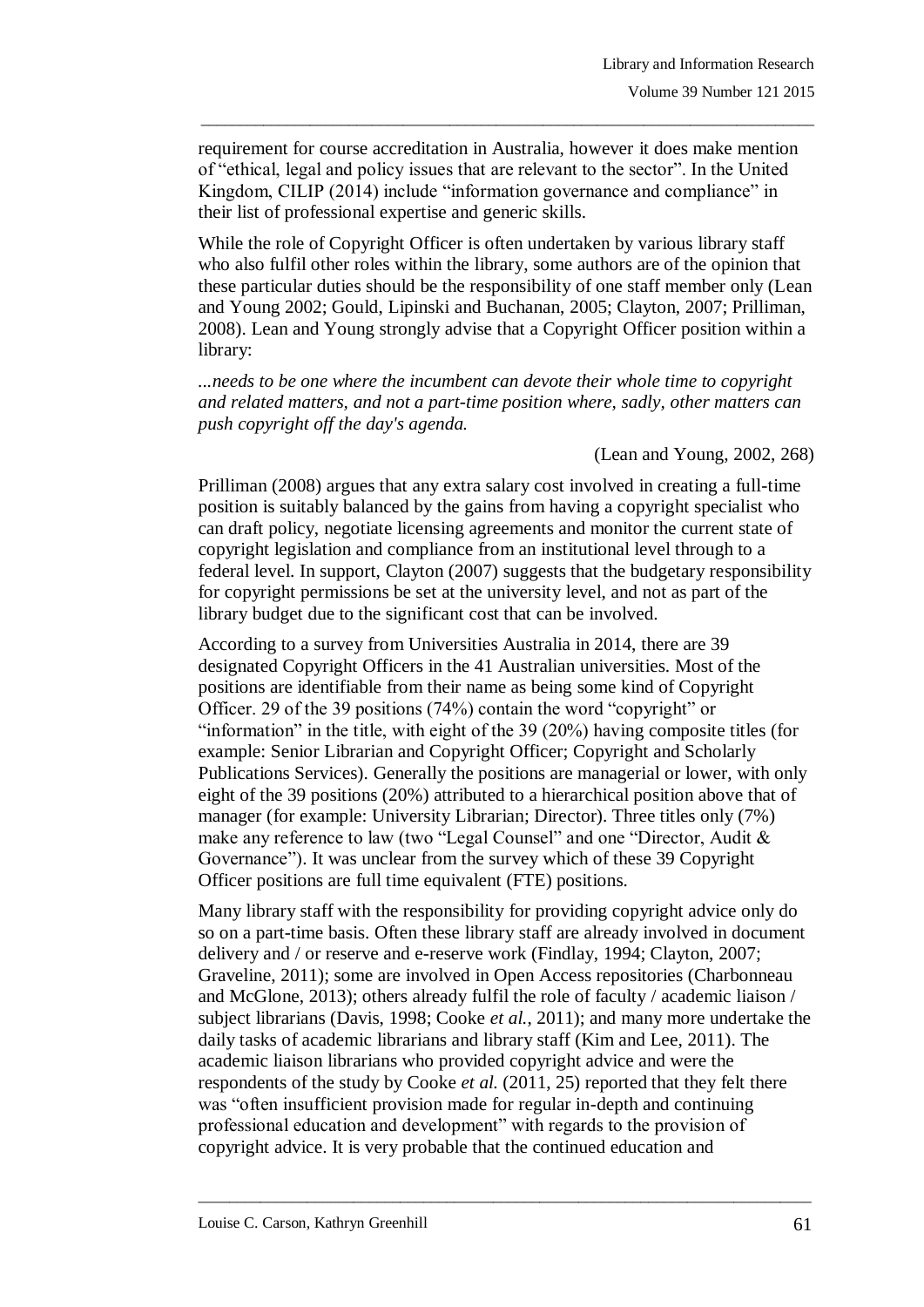development referred to in this article is undermined by the myriad of other duties carried out by library staff, described by Oppenheim and Woodward as:

\_\_\_\_\_\_\_\_\_\_\_\_\_\_\_\_\_\_\_\_\_\_\_\_\_\_\_\_\_\_\_\_\_\_\_\_\_\_\_\_\_\_\_\_\_\_\_\_\_\_\_\_\_\_\_\_\_\_\_\_\_\_\_\_\_\_\_\_\_\_\_\_\_\_\_\_\_\_\_

*...a picture … of somewhat harassed library staff who can only devote a small part of their time to copyright queries.*

(Oppenheim and Woodward, 2004, 52)

# **3 Methodology**

The survey and interview case-study methodology examines a small population in greater depth than would be possible with a broader study over a larger population. Although it reveals little statistical data about how common or unusual are the duties and opinions of the respondent Copyright Officers, this paper does provide useful information about potential resourcing models and offers starting points for discussion by library staff in universities where the Copyright Officer role is being reviewed or evaluated.

The research was initially undertaken for a degree of Masters of Information Management at Curtin University in 2014. The entire research project used a mixed-methods approach: firstly a survey and semi-structured interviews with each university library"s designated Copyright Officer, followed by content analysis of the university"s public-access website, examining the extent of advice and information about copyright that is provided by each of the libraries

Surveys of library staff are a common method to determine the extent of copyright compliance and advice offered in libraries (for example, Byrd, 1981; Moore, 1987; Oppenheim and Woodward, 2004; Charbonneau and McGlone, 2013), and to investigate which organisational positions have copyright matters as part of their duties (for example, Findlay, 1994; Oppenheim and Woodward, 2004; Cooke *et al.*, 2011).

Face-to-face interviews were chosen to build a higher level of spontaneity and trust, maximising the candidness and comprehensiveness of respondent answers over those that could have been obtained by other methods such as selfadministered survey or telephone interview. Self-administered written surveys, rather than in-person interviews, give respondents time to formulate answers that may be over-cautious, especially given the documented fear of providing inaccurate legal information experienced by library staff who are responsible for providing copyright advice in academic libraries (Oppenheim and Woodward, 2004; Hickey, 2011) . Similarly, an over-the-telephone interview could inhibit the free-flow of information needed.

Nunkoosing (2005, 699) emphasized that the importance of the interview as a method of data collection lies in encouraging the respondents to think and to talk about "their needs, wants, expectations, experiences, and understandings". Interviews also allow the interviewer the opportunity to seek clarification on points of interest:

*The interviewer does not just collect data, as if picking daisies; he or she colludes with the interviewee to create, to construct, stories.*

\_\_\_\_\_\_\_\_\_\_\_\_\_\_\_\_\_\_\_\_\_\_\_\_\_\_\_\_\_\_\_\_\_\_\_\_\_\_\_\_\_\_\_\_\_\_\_\_\_\_\_\_\_\_\_\_\_\_\_\_\_\_\_\_\_\_\_\_\_\_\_\_\_\_\_\_\_\_\_

(Nunkoosing, 2005, 701)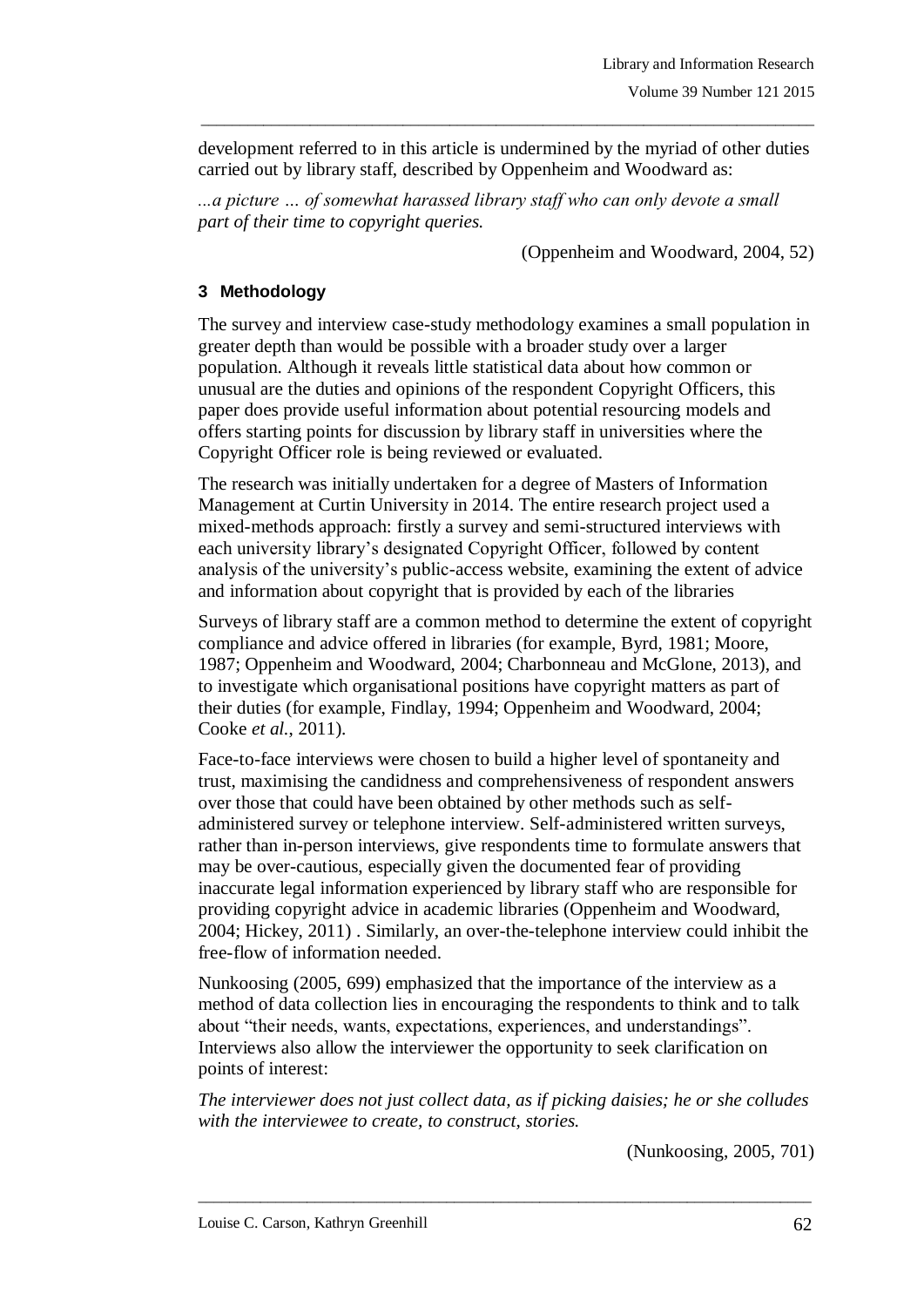Further measures were taken with the interview design to encourage participants to feel comfortable with sharing more in-depth knowledge. The wording of the interview questions was as non-threatening as possible; participants were assured of the anonymity of any answers given, of their right to answer "no comment" or refuse to answer any questions, and that they were free to withdraw from the interview at any time without effect or negative consequences.

\_\_\_\_\_\_\_\_\_\_\_\_\_\_\_\_\_\_\_\_\_\_\_\_\_\_\_\_\_\_\_\_\_\_\_\_\_\_\_\_\_\_\_\_\_\_\_\_\_\_\_\_\_\_\_\_\_\_\_\_\_\_\_\_\_\_\_\_\_\_\_\_\_\_\_\_\_\_\_

Invitations for interviews were sent to the officer with the most responsibility for copyright matters in the library, via the University Librarian. A 100% response rate was achieved and the semi-structured interviews were conducted during August and September 2014 in a place and at a time of the respondent's choosing. The respondents had no prior knowledge of the interview script, with the overall direction guided by the questions posed in the script. All interviews were recorded using a digital voice recorder to help with later transcription. A copy of the interview script is included as a Supplementary File.

The interview questions were organised into four categories:

- Background/survey style to determine the relationship between the respondent's position and the library; and where this position sits within the structure of their university;
- Advice the work that the respondent does as Copyright Officer;
- Compliance the respondent's role and responsibility in ensuring the university as a whole complies with all copyright provisions; and
- General the library"s overall involvement in providing copyright advice.

Survey-style closed questions were included in the interview in order to determine demographics such as position title, reporting structure, and whether the respondent also carried out other non-copyright duties as outlined in their position description statement. Three questions from the "Advice" portion of the interview were survey-style multiple choice questions:

- Who are the main seekers of advice? Academics; professional staff; students; other;
- How often are you asked for advice? Daily; weekly; other;
- How do you prefer to respond to advice? In writing (either by email or by letter); by telephone; face-to-face.

At the conclusion of each portion of the interview, the respondent was asked if there was any further comment they would like to add or make about the topic under discussion that had not already been covered by the interview questions. In many instances, respondents took the opportunity to either expand on a point already discussed, or to include any information they felt was necessary to clarify their overall impressions of their position as Copyright Officer.

After all interviews had been transcribed, the responses were tabulated to provide a quick reference and means of comparison for each of the interview questions. This was most beneficial in analysing the demographic and survey-style interview questions.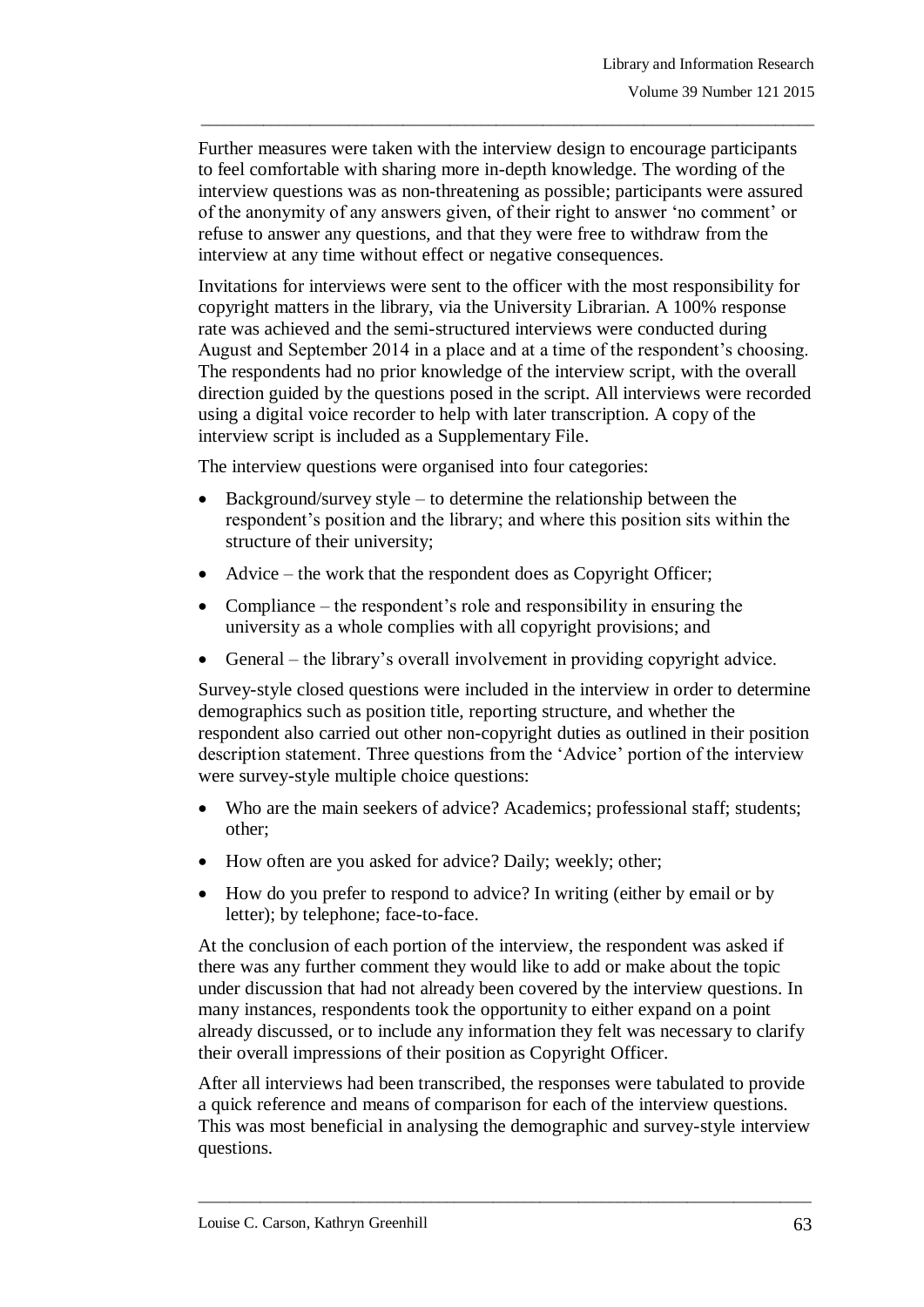The data gathered during interviews were analysed in the first instance by a content analysis. The interview transcripts were examined closely to determine what the respondents considered to be the most important aspect of the topic under discussion. For example, where a relationship with the legal office of the university was mentioned, this was highlighted in the interview transcript and then transcripts of other interviewees were examined for this specific topic, compiling a list of all mentions of this relationship. Topics were also tabulated so that it was easy to cross reference the topic with the occurrence in every interview. Once this analysis was complete a subsequent comparison was conducted to determine the areas in which the four Western Australian university libraries differ in their approach to providing copyright advice and ensuring copyright compliance.

\_\_\_\_\_\_\_\_\_\_\_\_\_\_\_\_\_\_\_\_\_\_\_\_\_\_\_\_\_\_\_\_\_\_\_\_\_\_\_\_\_\_\_\_\_\_\_\_\_\_\_\_\_\_\_\_\_\_\_\_\_\_\_\_\_\_\_\_\_\_\_\_\_\_\_\_\_\_\_

## **4 Results and discussion**

Following analysis of the interviews, it became apparent that two of the libraries shared a similar model for staffing the position providing institutional copyright compliance and advice; while the other two libraries had another, different, model in common. These two clearly distinct models were not anticipated before the interviews, so respondents were not specifically questioned about the model employed in their institution. Any conclusions about the models have been made post hoc from general comments from participants about their duties, rather than from comments made specifically by the participants about the model used.

# **4.1 Two models: "dedicated" vs "five-percenter" Copyright Officers**

One model involves a Copyright Officer with duties that only involve copyrightrelated matters. These are referred to in this work as "dedicated" Copyright Officers. The second model is where responsibility for copyright-related matters rests with an officer who devotes only around 5% of their time to copyrightrelated matters, with the rest of the time spent on other duties. Officers employed under this model are termed "five-percenter" Copyright Officers. Some duties performed by the dedicated Copyright Officers were performed by the Legal Office of universities with a five-percenter Copyright Officer.

Respondents employed under both models reported to a higher-management position within the university library. Neither of the two dedicated officers worked full-time, although this was more due to personal circumstances and preferences of the officers, than resourcing from the institution. Although employed to work on a 0.8 and 0.6 full-time equivalent (FTE) basis respectively, these dedicated Copyright Officers were employed solely to engage with copyright matters (100% of their time). The two five-percenter Copyright Officers were both employed on a 1.0 FTE basis, primarily fulfilling higher-management functions within the library, however they reported only spending approximately 5% of their time on copyright compliance and advice. As one fiver-percenter Copyright Officer explained:

*I would say 5% at most. I guess in terms of actively providing resources and support, then yeah, [5% is] probably all I can afford to give to it. Copyright is just one of the many hats that I have.*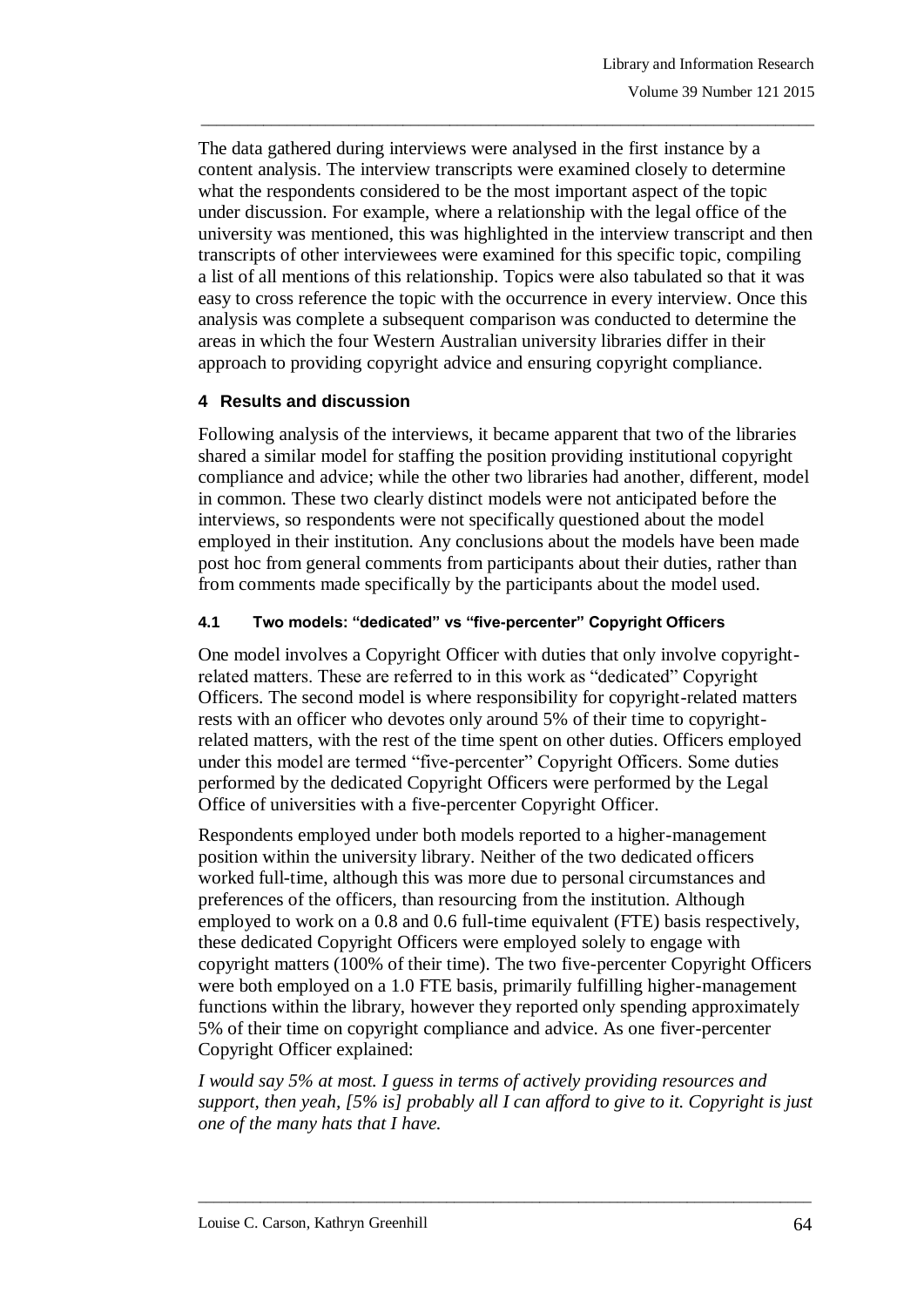This was confirmed by the other five-percenter Copyright Officer who stated that "copyright is not a big, big, big part of my job".

\_\_\_\_\_\_\_\_\_\_\_\_\_\_\_\_\_\_\_\_\_\_\_\_\_\_\_\_\_\_\_\_\_\_\_\_\_\_\_\_\_\_\_\_\_\_\_\_\_\_\_\_\_\_\_\_\_\_\_\_\_\_\_\_\_\_\_\_\_\_\_\_\_\_\_\_\_\_\_

Both five-percenter Copyright Officers interviewed stated that they had only been assigned to copyright matters because this complemented the duties of their substantive position. Their job descriptions did not include knowledge of copyright as "essential". One five-percenter stated that:

*The reason why I'm copyright officer is because I had to develop that knowledge to get the repository up and running.* 

The other commented:

*In the portfolio that I have, copyright is part of it but it's a bit strange the way it works in the sense that I'm not officially the copyright person.* 

The lack of required familiarity with copyright before taking the position could have an adverse effect on confidence levels once the officer was required to perform copyright compliance and advice duties. Neither of the five-percenter respondents believed they had adequate authority to successfully fulfil their copyright duties, however neither wished to be given more authority in this field. This lack of perceived authority was not reported by the dedicated Copyright Officers.

One obvious difference noted between the Copyright Officers who worked under each model is that the dedicated Copyright Officers displayed more confidence in their abilities. This was communicated by their use of concise answers to questions posed and their referral to documented procedures, whereas the fivepercenter Copyright Officers employed a more loquacious and anecdotal style. Not having pre-prepared answers to fundamental questions about their copyright functions likely reflects the lack of time the five-percenter Copyright officers devote to thinking about copyright, as their time is spent mainly on other highermanagement duties.

## **4.2 Relationships within the library and the university**

Neither the dedicated nor the five-percenter Copyright Officers worked in isolation from the rest of the university and all interacted with other departments and received varying levels of support from outside and within the library. Three respondents reported that they received support as advice from at least one of three key departments in the university, namely the legal office, information security office and/or technology office. In all cases, the relationship with these units was reported to be cooperative, good and even excellent.

Although the relationships with outside units were good, according to one respondent members of the university community sometimes preferred the library as the source of copyright advice. One five-percenter Copyright Officer, who is advertised to her campus community as the contact person for student enquiries only, reported that she receives many questions from academics who procedurally should be contacting the legal office. This Copyright Officer gave the following reason for the unofficial increase in her workload: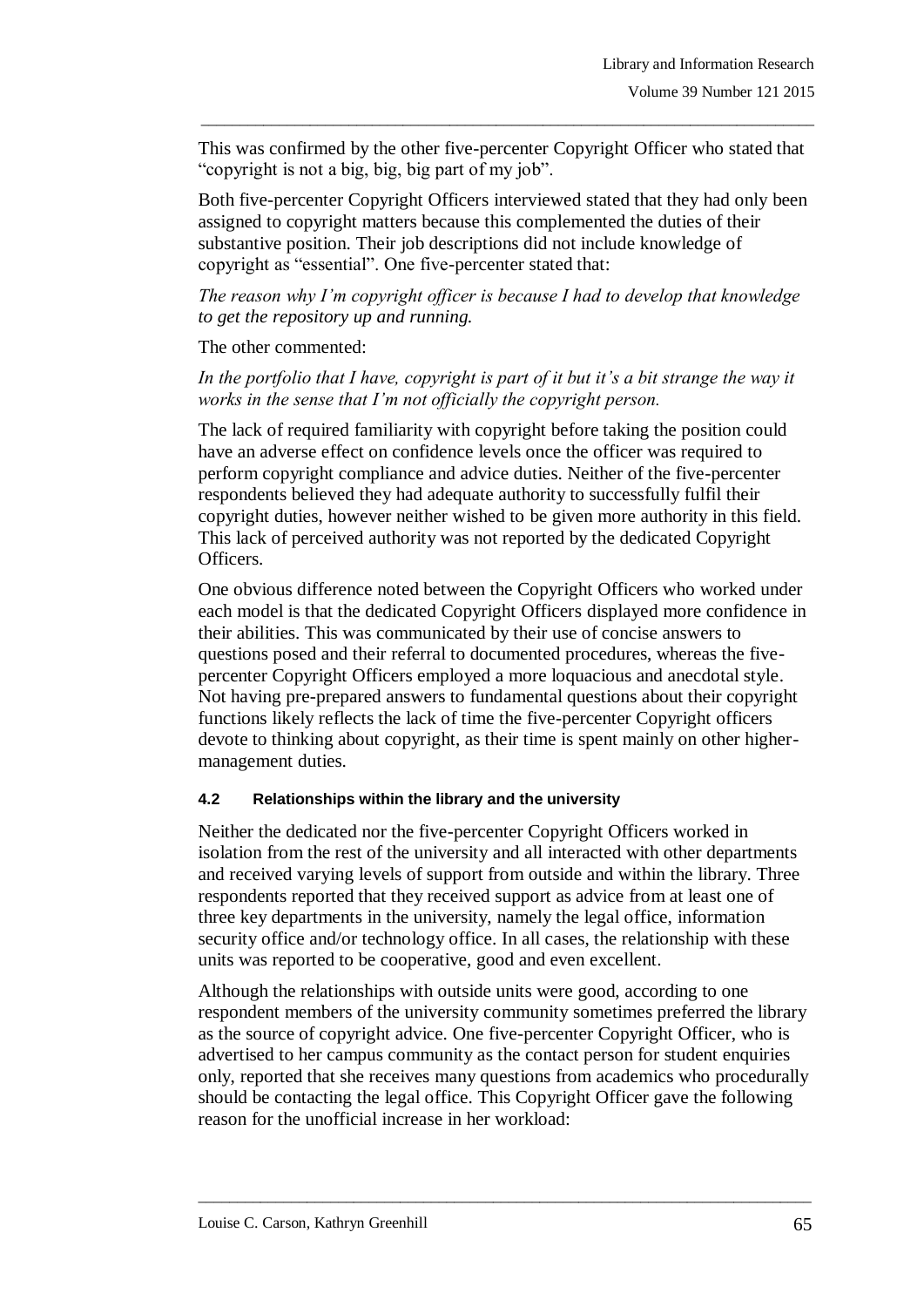*The lawyers [are] so busy with the university's other legal work and they don't often understand what the academics are on about [and] they [the academics] are more comfortable … that I deal with it.* 

\_\_\_\_\_\_\_\_\_\_\_\_\_\_\_\_\_\_\_\_\_\_\_\_\_\_\_\_\_\_\_\_\_\_\_\_\_\_\_\_\_\_\_\_\_\_\_\_\_\_\_\_\_\_\_\_\_\_\_\_\_\_\_\_\_\_\_\_\_\_\_\_\_\_\_\_\_\_\_

This respondent also reported that university support for her position as Copyright Officer was verging on non-existent. However, she felt that the appropriate office would be in touch should she make a serious enough error, but that "they [the legal office] don"t know much about it at all".

There were differences between the two models with respect to assistance from other officers within the library. Both five-percenter Copyright Officers reported having direct assistance from co-workers or colleagues in carrying out their copyright functions. For one five-percenter, this assistance came from subordinate colleagues carrying out standard statutory copyright functions of the library (such as e-reserve and document delivery functions). Despite this assistance she reported that:

## *I would say it is a pretty lonely task mainly because many librarians are so scared of it. I find that very annoying.*

The second five-percenter respondent reported assistance from a colleague who also fulfils a role in the university"s digital repository and is expected to maintain, as a minimum, an intermediate standard of copyright knowledge. The two remaining respondents – the dedicated Copyright Officers – reported no direct assistance from their co-workers or colleagues.

In all universities, the Copyright Officers reported that other library staff did not have any significant role providing copyright training to the university community. All respondents reported that no copyright training to staff outside the library occurred other than that which they conducted themselves. One respondent noted that university faculty librarians occasionally ran training sessions "where they might touch on various copyright things", however this respondent "was not aware of other library staff doing actual face to face presentations or training sessions" on copyright.

When asked if any other members of the library staff had any role in providing copyright advice, two respondents (one dedicated Copyright Officer and one fivepercenter Copyright Officer) answered "not formally" and "not directly" respectively. The dedicated Copyright Officer who answered that no other members had a formal copyright role advised that some staff members "might do it incidentally" as part of their institutional repository roles; and that faculty librarians would occasionally give copyright advice, but that these functions would not be considered part of their position description statements and they would never have received any formal training in these matters. The fivepercenter Copyright Officer who answered "not directly" qualified her answer by suggesting that some staff "would do it [provide copyright advice or training] in passing", for example as part of marketing the services of e-reserve to teaching staff, or as part of overall library instruction and/or induction to students.

In two of the universities surveyed, other library staff were trained in copyright by external agencies. Interestingly, this did not correlate with either of the models. One of the dedicated Copyright Officers advised that all library staff at her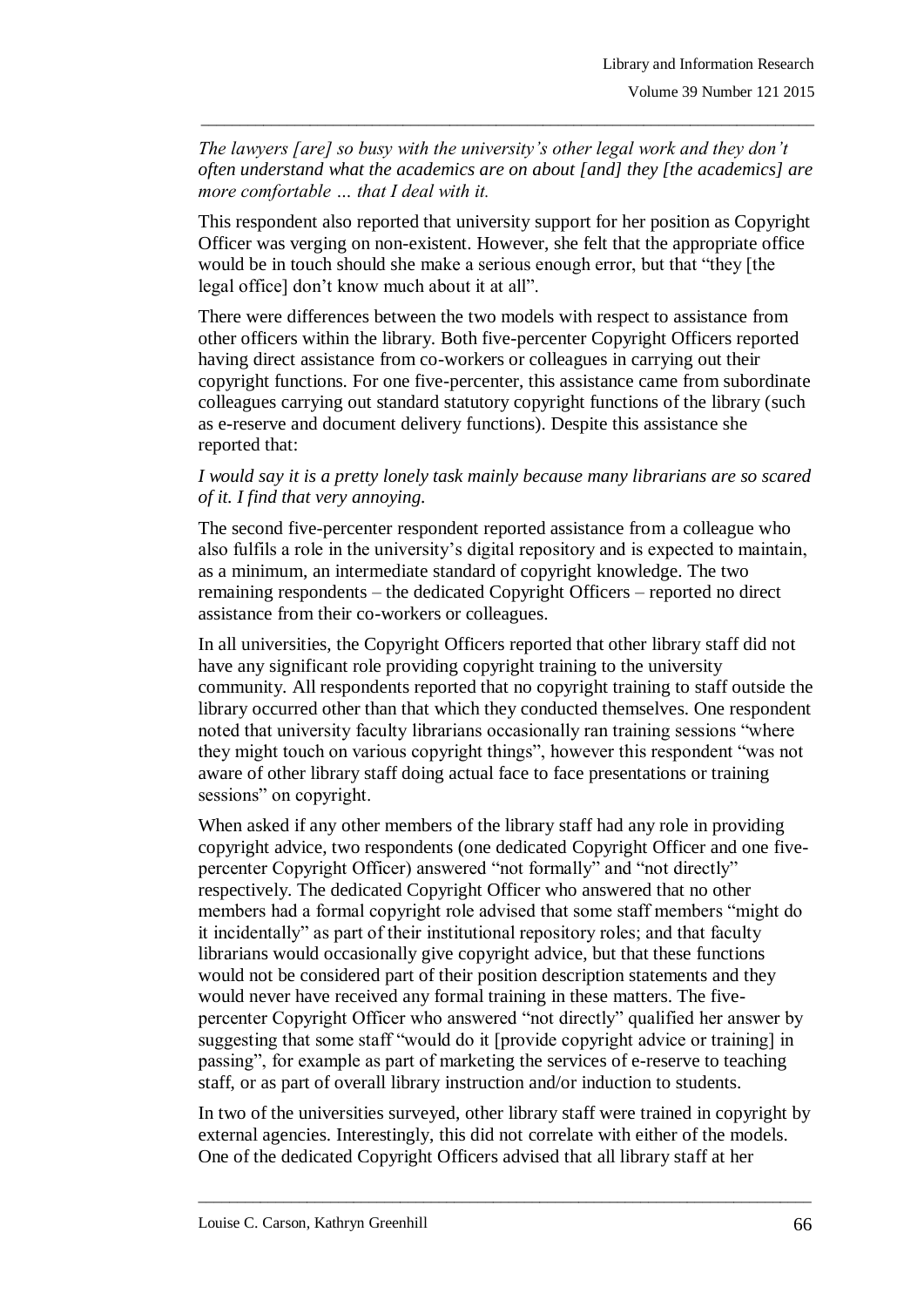university have completed basic copyright training provided by the Australian Copyright Council. This respondent believed the library staff who have completed the training "understand…how complex it is", and should they continue to have concerns "I frighten them into either checking with me or with e-reserve staff". The other five-percenter Copyright Officer advised that the copyright functions within their library were:

\_\_\_\_\_\_\_\_\_\_\_\_\_\_\_\_\_\_\_\_\_\_\_\_\_\_\_\_\_\_\_\_\_\_\_\_\_\_\_\_\_\_\_\_\_\_\_\_\_\_\_\_\_\_\_\_\_\_\_\_\_\_\_\_\_\_\_\_\_\_\_\_\_\_\_\_\_\_\_

*...quite distributed and … everyone is expected to have some level of knowledge about copyright as it relates to their particular role.* 

Copyright essentials training for staff at this library was conducted by Copyright Australia Limited and the Australian Digital Alliance, and staff who required more in-depth knowledge – such as those working within the institutional repository – were then targeted for further training.

#### **4.3 Involvement in copyright advice**

The largest difference between the two models was in the amount of involvement by the Copyright Officer in the provision of copyright advice, with the dedicated Copyright Officers having a far larger role in this than the five-percenters.

The two five-percenter Copyright Officers were quite concerned about their role in giving copyright advice when they are not from a legal background, reflecting earlier findings by Oppenheim and Woodward (2004) and Hickey (2011). One five-percenter Copyright Officer considered the approach to copyright by the university's legal service as "high risk". This was seen by the respondent to be counter-productive – "it doesn"t sit well with me" – however she acknowledged that the university lawyer had more expertise in this area "so I have to go with what he advises". The other five-percenter did not feel qualified at all to even attempt to provide any legal advice, commenting "I don"t have any legal training … I"m not certified to provide legal advice on copyright matters at all". Although this respondent considered that she had meagre legal knowledge she did acknowledge that she had more knowledge than many of the other people in her university, indicating that she wished "...the law was better… more realistic, because I hate the incredulity of people" when they have the differences between the US "fair use" and the "fair dealing" provisions of Australian law explained to them.

Differences between the dedicated and the five-percenter Copyright Officers were clear in the amount of input that they had in the various copyright information forums in the university. Avenues for providing general copyright advice include the university and/or library website, training courses and workshops, and literature in both hardcopy and digital formats. The two dedicated Copyright Officers both reported that they had input into these. Of the five-percenter Copyright Officers, one respondent reported she had input into the copyright information on the library webpages only, and input into the literature contained in the library online information platform (LibGuides), but had no input into any other university copyright literature or copyright training. The second fivepercenter reported that she had no input into the university or library copyright webpages. The literature used by this university was entirely supplied by organisations such as Copyright Australia Limited and the library website had not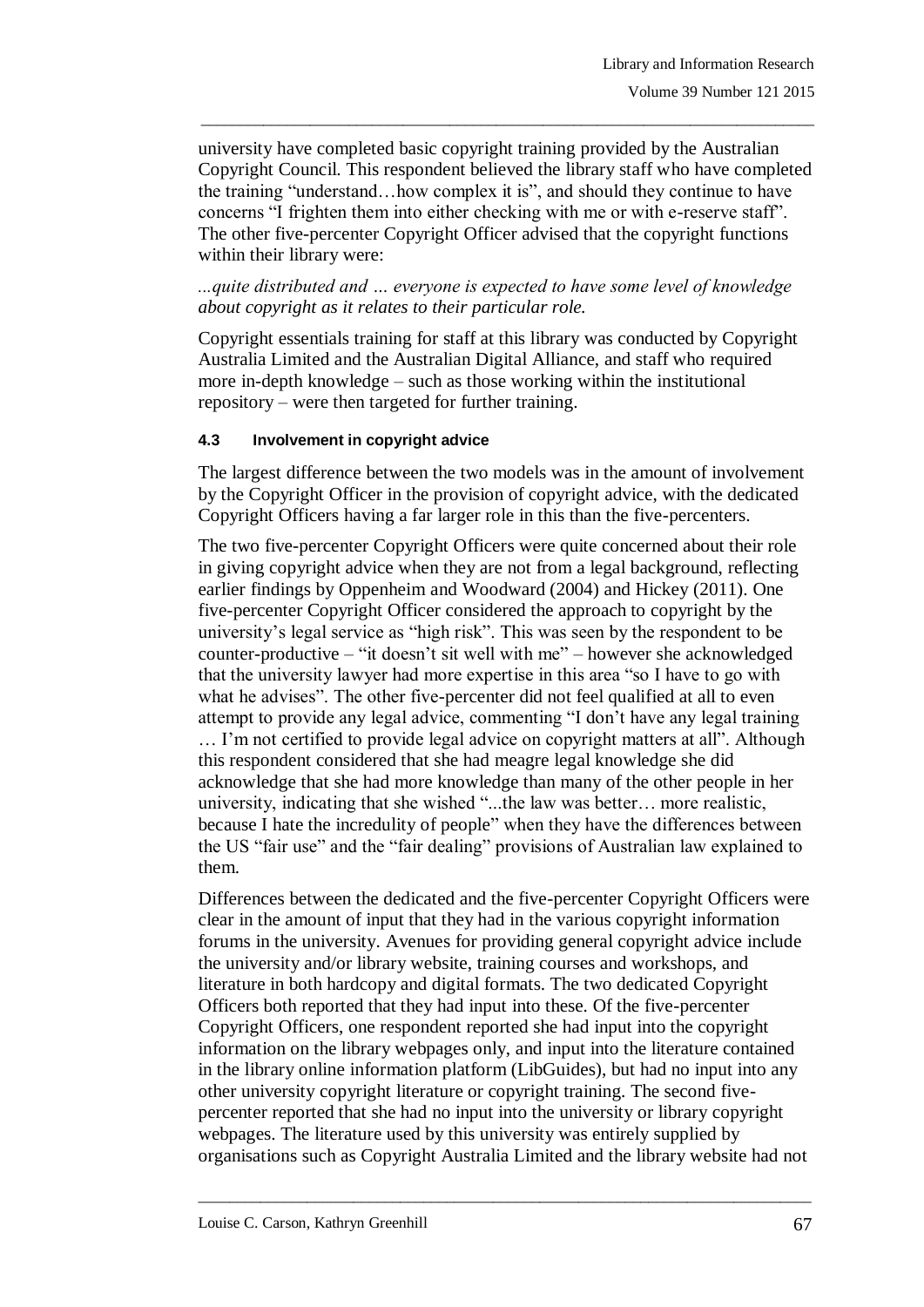been updated for some time. This officer also had no input into the content of any copyright training, although she regularly presented training material to academics and students that had been supplied by the university legal office. This respondent hoped to have future input into forums like literature, training and website content should the issue of under-resourcing within the legal office and / or the library be rectified.

\_\_\_\_\_\_\_\_\_\_\_\_\_\_\_\_\_\_\_\_\_\_\_\_\_\_\_\_\_\_\_\_\_\_\_\_\_\_\_\_\_\_\_\_\_\_\_\_\_\_\_\_\_\_\_\_\_\_\_\_\_\_\_\_\_\_\_\_\_\_\_\_\_\_\_\_\_\_\_

This paper reports only the findings of the survey and semi-structured interviews. However, the concurrent analysis of the copyright information available on the university websites found less comprehensive and less detailed information on the websites for the universities with the "five percenter" model.

The frequency with which the Copyright Officers provided ad hoc one-to-one advice to members of the university community, and to those outside, also varied between the two models. All Copyright Officers reported that they occasionally gave advice on matters of individual concern to members of the university community – such as to academics who sought advice on preparing their research articles for publication. Advice was sought on a daily basis from the two dedicated Copyright Officers, and far less regularly from the five-percenter Copyright Officers. One five-percenter generally provided advice about higher degree theses, which was sporadic as these could reach completion stage at any time of the year. The remaining five-percenter Copyright Officer responded "it's really rare. Probably I've had 3 or 4 queries this year".

The two dedicated Copyright Officers also reported that they were asked for advice on copyright matters from bodies other than the university library, that is, they advised individuals who produced teaching materials, publications and higher degree theses. One dedicated Copyright Officer was also responsible for queries from a public library and an institute of technology (formerly a Technical And Further Education (TAFE)) institution due to the structure of one of their university campuses. The five-percenter Copyright Officers suggested that in their case a copyright expert from the university legal office would respond to any such queries.

## **4.4 Involvement in copyright compliance**

All Copyright Officers linked institutional copyright compliance with the function of providing advice, with education / training seen as the most effective way to ensure copyright regulations were complied with throughout the university as a whole. This approach to copyright compliance is in accord with the findings of Kozumplik and Kreutziger (2010), Secker and Bell (2010), and Charbonneau and McGlone (2013), where regular training and workshops were suggested as an effective approach to educating patrons on the importance of copyright compliance.

Alternative Copyright compliance measures employed by all Copyright Officers included attending and running training courses; payment of fees for (and adherence to) relevant licences; staff education; appropriate public signage; and adequate procedures for areas such as e-reserve and document delivery. The dedicated Copyright Officers had far more complex compliance involvement,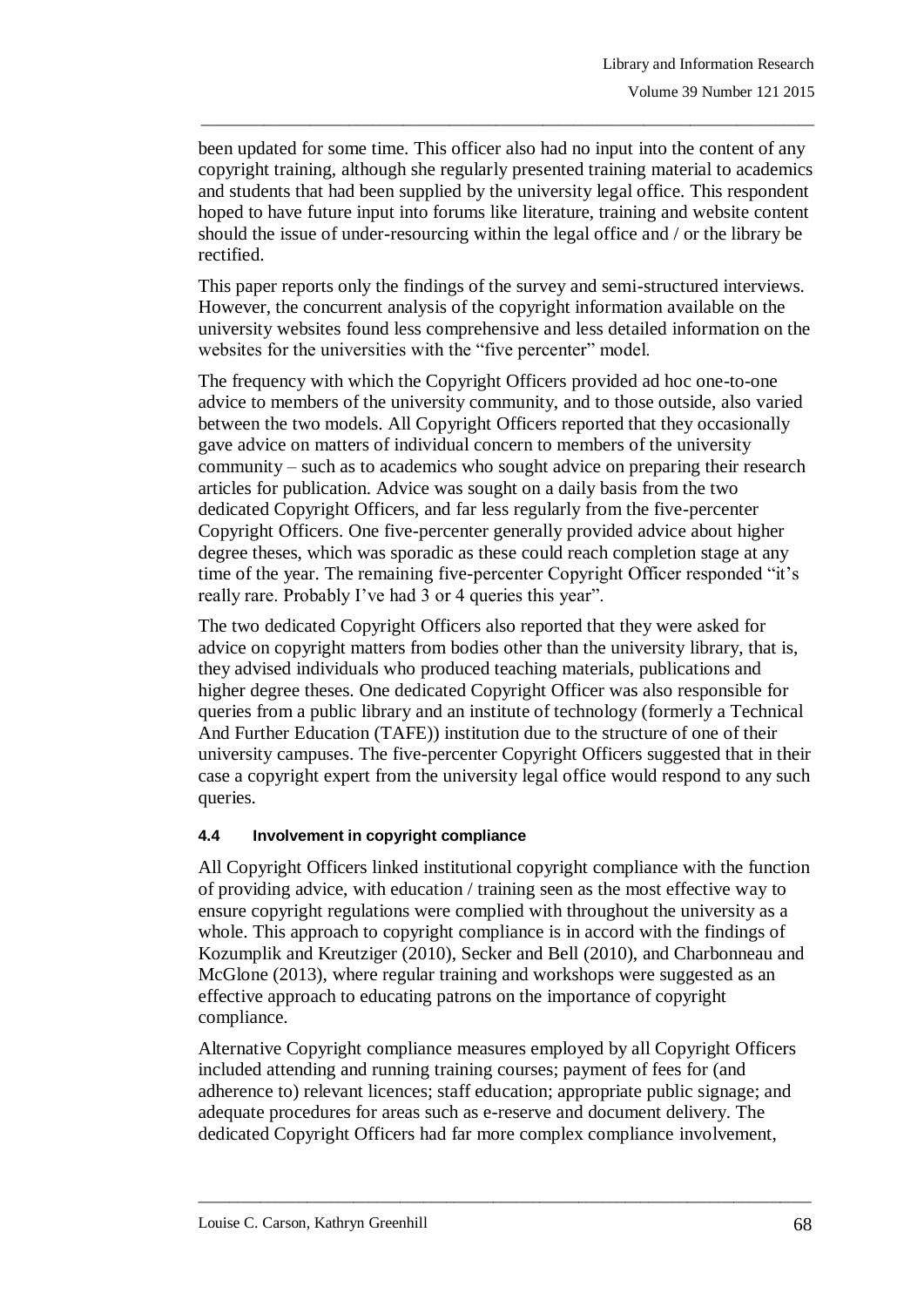including completing the necessary copyright collection agencies' audits, and designing a management plan that contains 30 controls and measures.

\_\_\_\_\_\_\_\_\_\_\_\_\_\_\_\_\_\_\_\_\_\_\_\_\_\_\_\_\_\_\_\_\_\_\_\_\_\_\_\_\_\_\_\_\_\_\_\_\_\_\_\_\_\_\_\_\_\_\_\_\_\_\_\_\_\_\_\_\_\_\_\_\_\_\_\_\_\_\_

#### **4.5 Satisfaction with authority and resourcing of position**

In only one instance was a respondent (a dedicated Copyright Officer) able to report that she felt she had enough authority within her position to take steps to ensure compliance should a breach come to their notice. When asked if this level of authority was adequate, this respondent observed "just about", whereas the remaining dedicated Copyright Officer reported that"[I]..don"t have any jurisdiction … at all" and that she could only approach the legal office or the Vice Chancellor"s office to take action "if there were sort of really serious breaches happening". The two five-percenter Copyright Officers did not believe that their position carried enough authority to ensure compliance. One felt the only authority she wielded in copyright matters was because of her "own personal gravitas" while the second responded

*...I don't think I would want more authority – because I'm not a copyright lawyer and I think that's why we have a legal services department.* 

This respondent was also reluctant, when questioned about this further, to have her level of authority increased.

Three respondents believed that there was a gap between the policing and compliance responsibilities their position carried, and the authority that their position held. All claimed that this gap could be lessened if more resources were available for education/training purposes. One dedicated Copyright Officer said:

*...I don't physically have the time to … run training courses for 50 different departments … year in and year out [and] it's very hard in practice to know what is actually happening on the ground within teaching departments and areas.*

One five-percenter Copyright Officer reported that "I don"t really have [the] time ... so there's no systematic approach [to education and training]."

Respondents were asked whether improvements could be made to the overall way their university ensures its copyright compliance. In all instances they agreed that it could, predominantly by the provision of more staffing resources. Two respondents independently suggested that these staffing resources would be effective if directed towards a wider education and training program, and the development of a compulsory online training course – with annual updates – for both university staff and students. One five-percenter Copyright Officer reported that even eight months into the academic year the university had not conducted any information sessions on copyright matters due to staffing restrictions.

When asked whether they thought the provision of copyright advice could be improved within their university, the predominant theme from the respondents was that advice needs to be targeted to the audience seeking the copyright advice and that it needs to be context-specific. Further, the webpages that deal with copyright information need to contain accurate contact information, be updated on a regular basis and most importantly be user friendly. This conforms to the research carried out by Charbonneau and McGlone (2013), where the authors advocate library-based targeted education and training in copyright and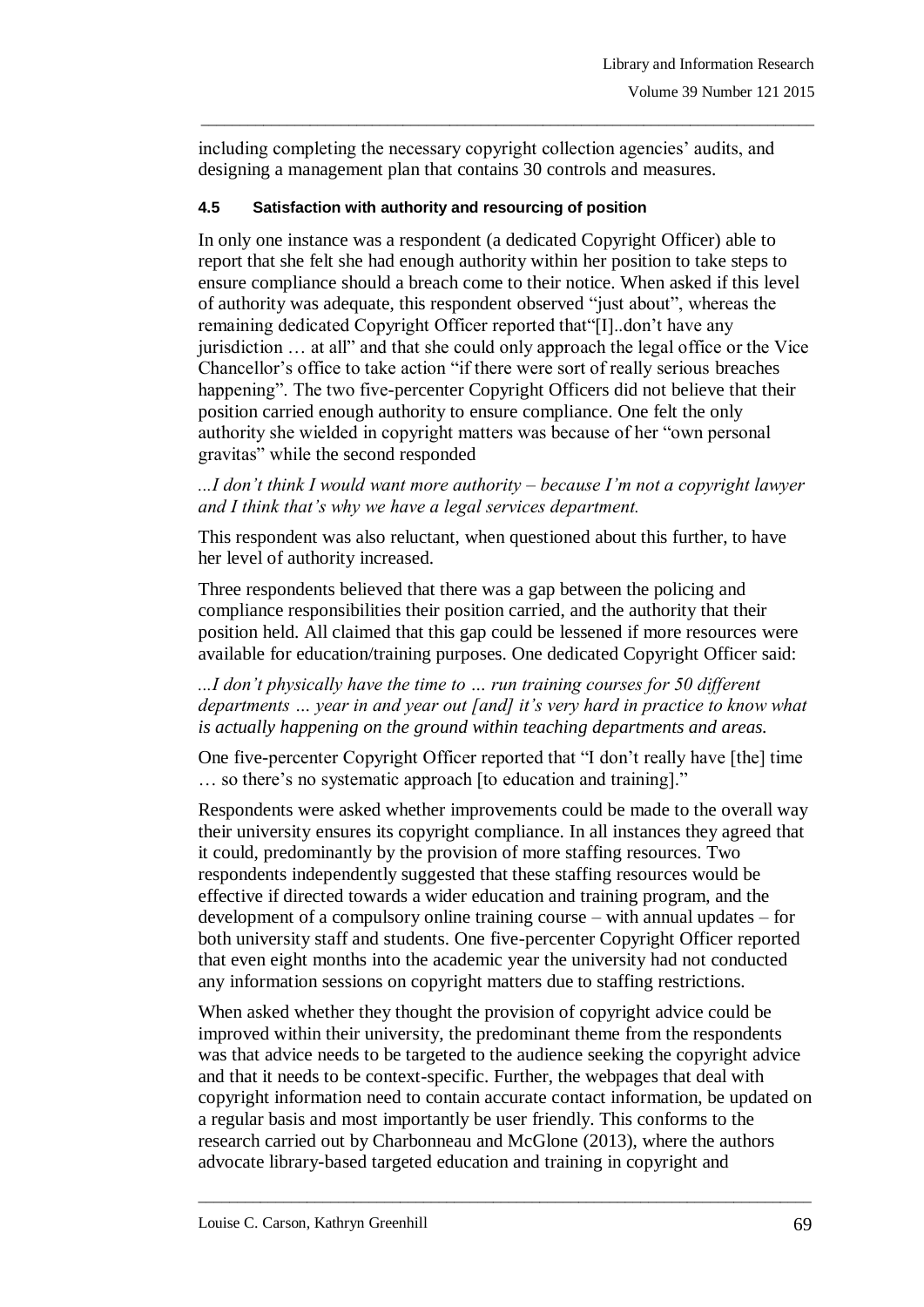compliance issues and provision of easily accessible copyright resources. Again, a major issue identified by respondents was a resource shortage, either in the time available to fulfil copyright functions effectively, or in the availability of adequate and current literature. All respondents reported that with more time they would be better able to produce resources such as frequently asked questions (FAQs) for the university and library website to assist staff and students with their copyright queries during out-of-office hours. One dedicated Copyright Officer has produced a hardcopy "quick and dirty copyright guide" that is supplied to course coordinators to answer any basic questions they may have at any time when the Copyright Officer is unavailable. Positive feedback has been received from university staff regarding this guide.

\_\_\_\_\_\_\_\_\_\_\_\_\_\_\_\_\_\_\_\_\_\_\_\_\_\_\_\_\_\_\_\_\_\_\_\_\_\_\_\_\_\_\_\_\_\_\_\_\_\_\_\_\_\_\_\_\_\_\_\_\_\_\_\_\_\_\_\_\_\_\_\_\_\_\_\_\_\_\_

Regardless of the model employed by their university library, how much input they had into copyright advice materials and training, or how much authority their position carried with regards to copyright compliance, all Copyright Officers interviewed for this study expressed concern at the lack of resourcing available to them and the lack of direction given by the university's legal office.

Comments from all Copyright Officers in this study suggest that the task of ensuring copyright compliance and providing copyright advice for an academic library carries with it duties and responsibilities consistent with at least a full-time equivalent position.

# **5 Conclusion**

As technology continues to change and provide easily accessible ways of infringing copyright (Australia Law Reform Commission, 2013), academic libraries and library staff are being tasked with ensuring that students, faculty and general staff of academic institutions are aware of and comply with the provisions of the current copyright legislation and regulations. In Western Australia these tasks have fallen to library staff who undertake various other roles within the library, or only work on a part-time basis.

Two distinct models of the Copyright Officer were found currently to be in existence in Western Australian university libraries. One model involved a Copyright Officer, employed either at 0.8 or 0.6 full time equivalent, whose sole responsibility was the management of copyright compliance and advice for the entire university. The second model was a Copyright Officer situated within the library who had many other duties and was only able to devote around 5% of their time to copyright duties, chiefly those relating to library obligations only, rather than university-wide copyright obligations. Under this second model, many responsibilities for university copyright were managed by a member of the legal office.

The research design could have been enhanced by initially seeking ethics clearance to conduct follow-up interviews if they were found necessary. This would have allowed further investigation of preliminary findings in the first analysis of the data. In this case, further questions could have been asked to further elaborate the differences in resourcing, duties and satisfaction of each model (five percenter or dedicated). This could have teased out whether as thorough and satisfactory service was offered by both models. Opinion from each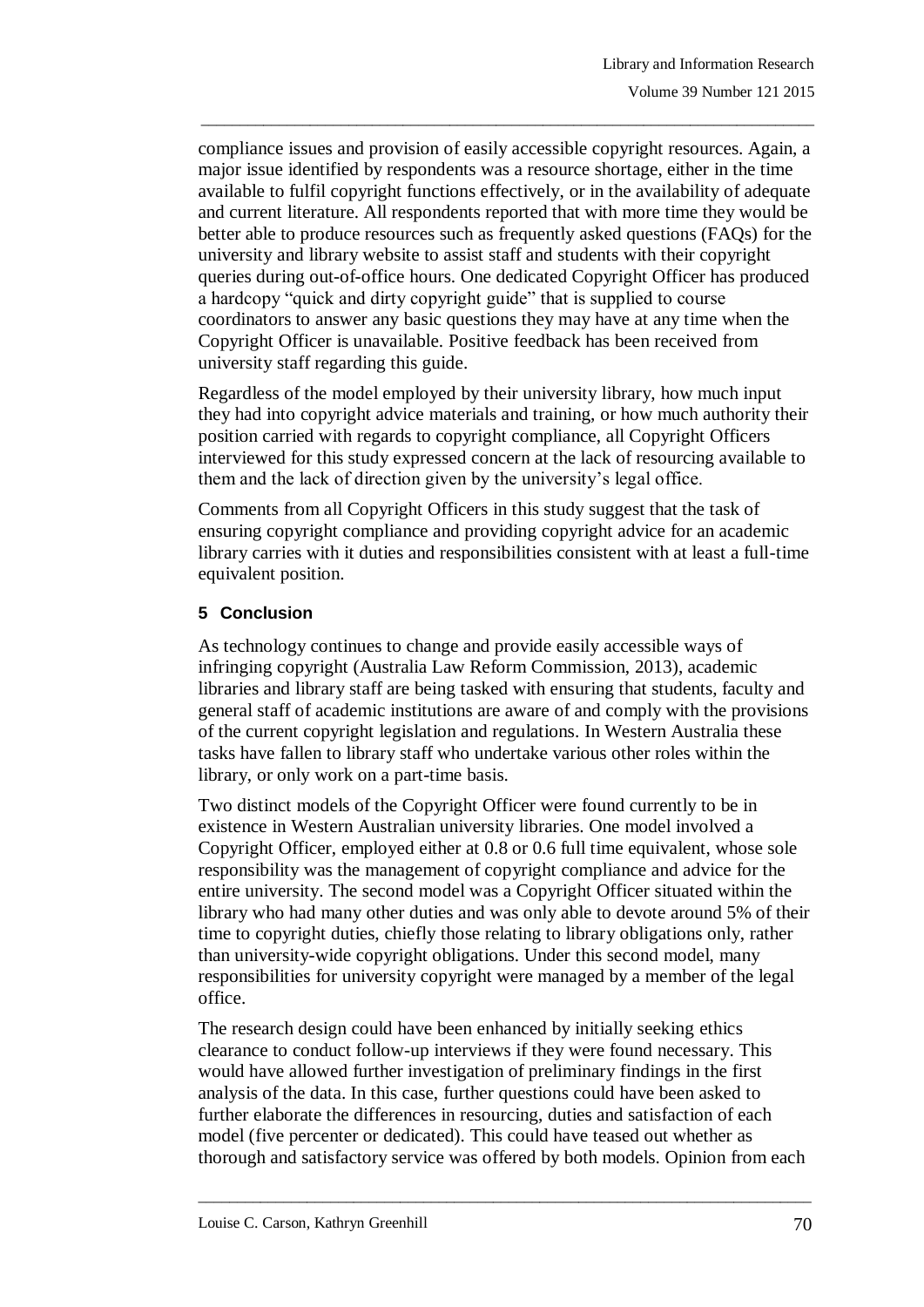officer could have been sought about the two different models. Although intuitively it may seem that devoting more time to the job would provide a more adequate service, this research was unable to canvas the views of the officers about whether they believed that the dedicated model provided this over the "five percenter" model.

\_\_\_\_\_\_\_\_\_\_\_\_\_\_\_\_\_\_\_\_\_\_\_\_\_\_\_\_\_\_\_\_\_\_\_\_\_\_\_\_\_\_\_\_\_\_\_\_\_\_\_\_\_\_\_\_\_\_\_\_\_\_\_\_\_\_\_\_\_\_\_\_\_\_\_\_\_\_\_

| Feature reported by copyright officer             | Model            |              |
|---------------------------------------------------|------------------|--------------|
|                                                   |                  | Five-        |
|                                                   | <b>Dedicated</b> | percenter    |
|                                                   | (all work        | (5% of work  |
|                                                   | hours            | hours        |
|                                                   | dedicated to     | dedicated to |
|                                                   | copyright)       | copyright)   |
|                                                   |                  |              |
| Confidence dealing with copyright issues          | Less             | <b>More</b>  |
| Direct assistance for position from other library |                  |              |
| staff                                             | <b>No</b>        | Yes          |
|                                                   |                  |              |
| Comfortable with providing copyright advice       |                  |              |
| when not from a legal background                  | Yes              | <b>No</b>    |
| Concern about lack of direction from university   |                  |              |
| legal office                                      | Yes              | Yes          |
| Training of academic community by copyright       |                  |              |
| officer                                           | Yes              | Yes          |
| Other library staff trained in copyright          | <b>No</b>        | <b>No</b>    |
| externally                                        | correlation      | correlation  |
| Input into copyright content on university        |                  |              |
| website                                           | Yes              | <b>No</b>    |
| Provide advice to those outside university        |                  |              |
| library                                           | Yes              | <b>No</b>    |
|                                                   |                  |              |
| Daily one-to-one advice to community              | Yes              | <b>No</b>    |
| Complete copyright agency audits                  | Yes              | <b>No</b>    |
|                                                   |                  |              |
| Need more time to do copyright tasks              | Yes              | Yes          |

The differences between the two models are summarised in Table 1*.*

## **Table 1: Comparison of features reported by copyright officers with two different staffing models.**

An immediate question raised by the observation of these two models is "will resourcing a university library Copyright Officer with so much more time provide better quality advice and compliance for the university community?". As was seen in the discussion about the incumbents' satisfaction with resourcing and duties, there was not an obvious difference when Copyright Officers staffed under both models discussed how well copyright compliance and advice was being supported by their library. There was no obvious dissatisfaction with job performance by any officer, although all believed that a better job would be done if there was more time devoted to copyright by a library officer, especially in the area of "selfserve" information on the library website. In light of this, it would be useful to conduct further research into whether members of the community served by these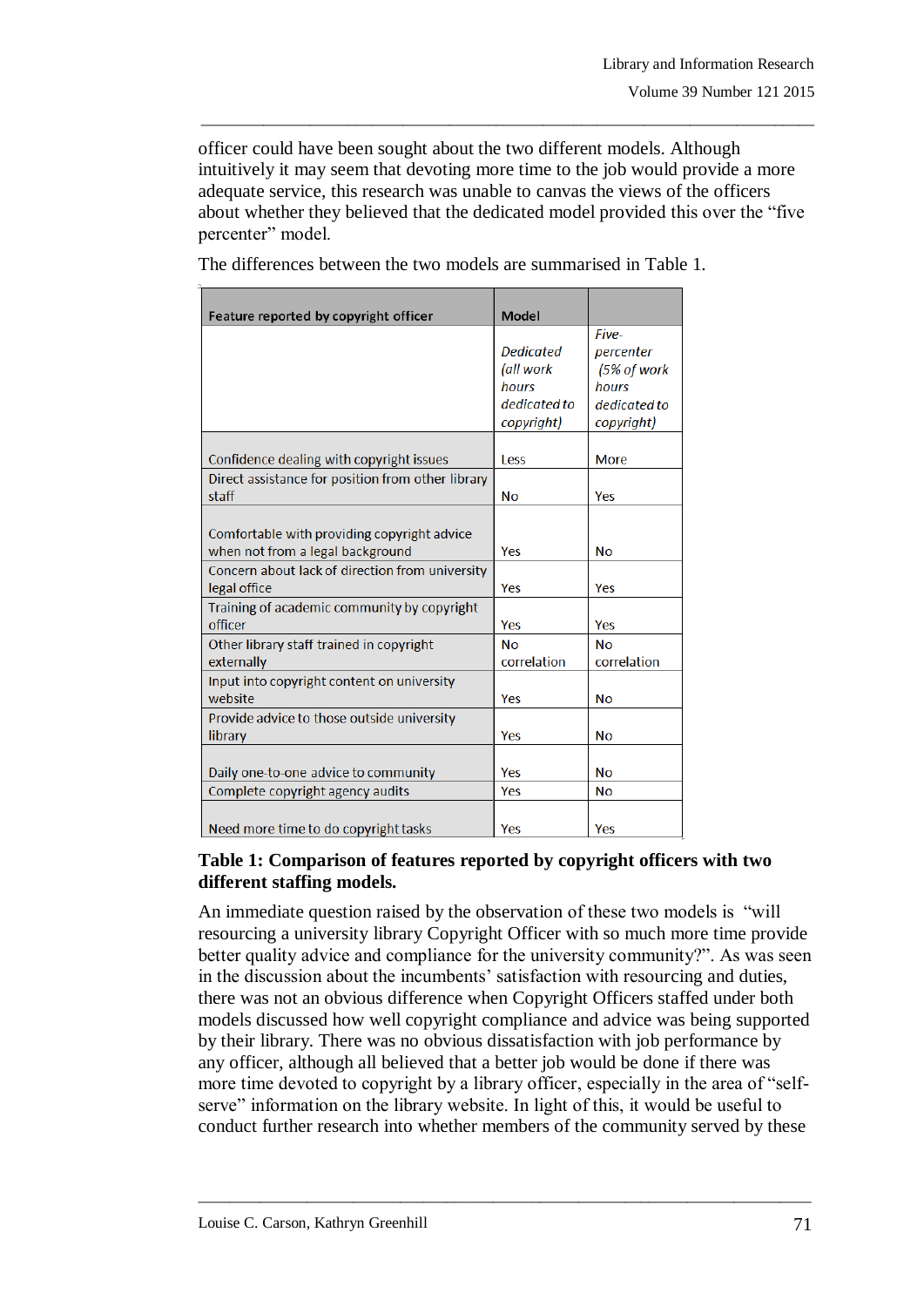two models (such as other library staff, academics, students or professional staff) perceive that better service is provided by one of these models over the other.

\_\_\_\_\_\_\_\_\_\_\_\_\_\_\_\_\_\_\_\_\_\_\_\_\_\_\_\_\_\_\_\_\_\_\_\_\_\_\_\_\_\_\_\_\_\_\_\_\_\_\_\_\_\_\_\_\_\_\_\_\_\_\_\_\_\_\_\_\_\_\_\_\_\_\_\_\_\_\_

Five-percenter Copyright Officers reported far more assistance from other library staff with their compliance and advice role. There was not, however, the same correlation with education provided to the rest of the library staff by bodies outside of the library. Of the two libraries that implemented this, one had a dedicated Copyright Officer and one had a five-percenter Copyright Officer. It is not unreasonable to conclude that all universities, regardless of the Copyright Officer model employed, would benefit from a library staff more educated in copyright advice and compliance. Copyright Officers reported that other library staff did not specifically educate their communities about copyright matters; however, a clearer picture could be obtained by further research into the confidence-level and activities of other library staff with respect to non-statutory copyright compliance and advice.

It would be very interesting to discover whether the two models in Western Australia reflect a broad polarisation of possible models, with most university libraries applying models somewhere between the "dedicated" and the "fivepercenter" models; or whether the "all or nothing (well, very little)" approach is found among most institutions. A review of the 39 designated Copyright Officers in the 41 Australian universities conducted in January 2014 (Universities Australia, 2014) shows that 18 of the 39 Copyright Officers did not perform other duties within the university and / or library environment. The dedicated model for copyright officers is thus common in Australian academic libraries, but it is not clear whether the "five-percenter" model is unique to Western Australia or also common. In investigating the proportion of time that non-dedicated officers devote to copyright, it would be interesting also to determine whether there is correlation between hours devoted to copyright and the served community"s satisfaction with the service.

## **References**

Albitz, R. S. (2013) Copyright Information Management and the University Library: Staffing, Organizational Placement and Authority. *Journal of Academic Librarianship*, **39**(5), 429-435.

Australian Copyright Council (2014) *Notices on photocopiers and other copying equipment. Information Sheet G040v12.* Strawberry Hills: Australian Copyright Council.

Australian Law Reform Commission (2013) *Copyright and the digital economy final report*. Sydney: Commonwealth of Australia.

Australian Library and Information Association (2014) *The library and information sector: Core knowledge, skills and attributes* [online]. URL: [https://www.alia.org.au/about-alia/policies-standards-and-guidelines/library-and](https://www.alia.org.au/about-alia/policies-standards-and-guidelines/library-and-information-sector-core-knowledge-skills-and-attributes)[information-sector-core-knowledge-skills-and-attributes](https://www.alia.org.au/about-alia/policies-standards-and-guidelines/library-and-information-sector-core-knowledge-skills-and-attributes) [accessed 13.12.15].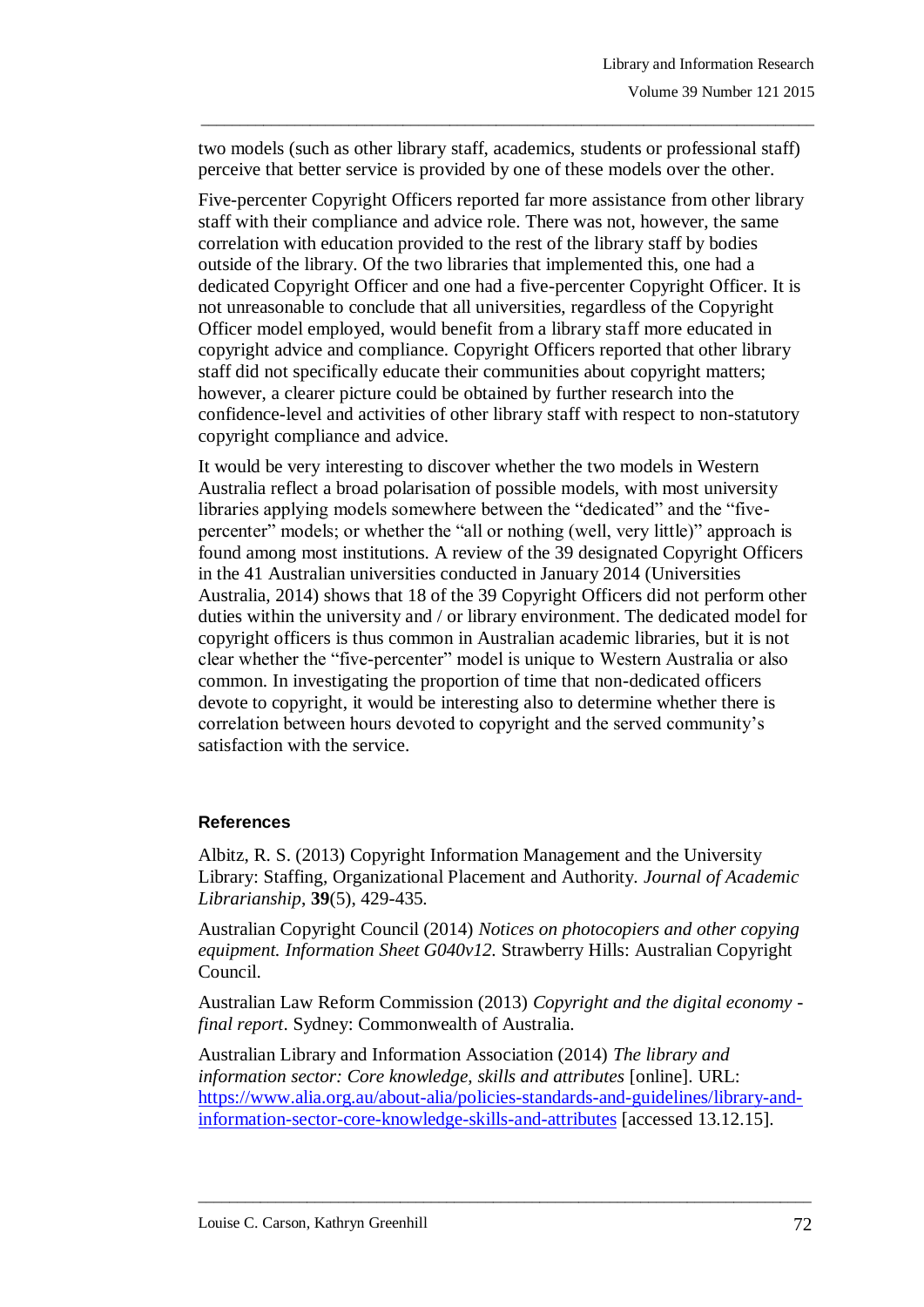Byrd, G. D. (1981) Copyright compliance in health sciences libraries: a status report two years after the implementation of PL 94-553. *Bulletin of the Medical Library Association* [online], **69**(2). URL: [http://www-ncbi-nlm-nih](http://www-ncbi-nlm-nih-gov.dbgw.lis.curtin.edu.au/pmc/articles/PMC226793/)[gov.dbgw.lis.curtin.edu.au/pmc/articles/PMC226793/](http://www-ncbi-nlm-nih-gov.dbgw.lis.curtin.edu.au/pmc/articles/PMC226793/) [accessed 25.03.14].

\_\_\_\_\_\_\_\_\_\_\_\_\_\_\_\_\_\_\_\_\_\_\_\_\_\_\_\_\_\_\_\_\_\_\_\_\_\_\_\_\_\_\_\_\_\_\_\_\_\_\_\_\_\_\_\_\_\_\_\_\_\_\_\_\_\_\_\_\_\_\_\_\_\_\_\_\_\_\_

Charbonneau, D. H. and McGlone, J. (2013) Faculty experiences with the National Institutes of Health (NIH) Public Access Policy, compliance issues, and copyright practices. *Journal of the Medical Library Association (JMLA)*, **101**(1), 21-25.

CILIP (2014) *What is the professional knowledge and skills base?. London, UK: Chartered Institute of Library and Information Professionals* [online]. URL: [http://www.cilip.org.uk/cilip/jobs-and-careers/professional-knowledge-and-skills](http://www.cilip.org.uk/cilip/jobs-and-careers/professional-knowledge-and-skills-base/what-professional-knowledge-and-skills)[base/what-professional-knowledge-and-skills](http://www.cilip.org.uk/cilip/jobs-and-careers/professional-knowledge-and-skills-base/what-professional-knowledge-and-skills) [accessed 21.07.15].

Clayton, S. (2007) The impossible takes a little longer: implementing a copyright policy for electronic reserves. *Journal of Access Services*, **5**(1-2), 243-250.

Commonwealth of Australia (2014). Copyright Act 1968 (Cth.) (as amended).

Cooke, L., Norris, M., Busby, N., Page, T., Franklin, G., Gadd E. and Young H. (2011) Evaluating the impact of Academic Liaison Librarians on their user community: A review and case study. *New Review of Academic Librarianship*, **17**(1), 5-30.

Davis, D. (1998) A conversation on copyright and compliance. *Computers in Libraries*, **18**(6), 47-51.

Findlay, J. (1994) Copyright in academic libraries: cutting a path through the tangle. *Law Librarian*, **25**(3), 125-127.

Gould, T. H. P., Lipinski, T. A. and Buchanan, E. A. (2005) Copyright policies and the deciphering of Fair Use in the creation of reserves at university libraries. *Journal of Academic Librarianship*, **31**(3), 182-197.

Graveline, J. D. (2011) Launching a successful copyright education program. *College and Undergraduate Libraries*, **18**(1), 92-96.

Hickey, D. (2011) The reuse evangelist: taking ownership of copyright questions at your library. *Reference and User Services Quarterly*, **51**(1), 9-11.

Kawooyaa, D., Veverka, A. and Lipinski, T. (2015) The Copyright Librarian: A Study of Advertising Trends for the Period 2006–2013. *Journal of Academic Librarianship*, **41**(3) 341–349.

Kim, S.-Y. and Lee, J.-Y. (2011) A study on the development of Korean academic libraries' duty model based on the job analysis. *Aslib Proceedings,* **63**(1), 76-100.

Kozumplik, C. and Kreutziger, J. (2010) Copyright compliance: Conducting a Fair Use training session. *Community and Junior College Libraries*, **16**(1), 21-36.

Lean, M. and Young, C. (2002) From faith to certainty: The changing face of managing copyright compliance in an Australian university. *Australian Academic and Research Libraries*, **33**(4), 258-268.